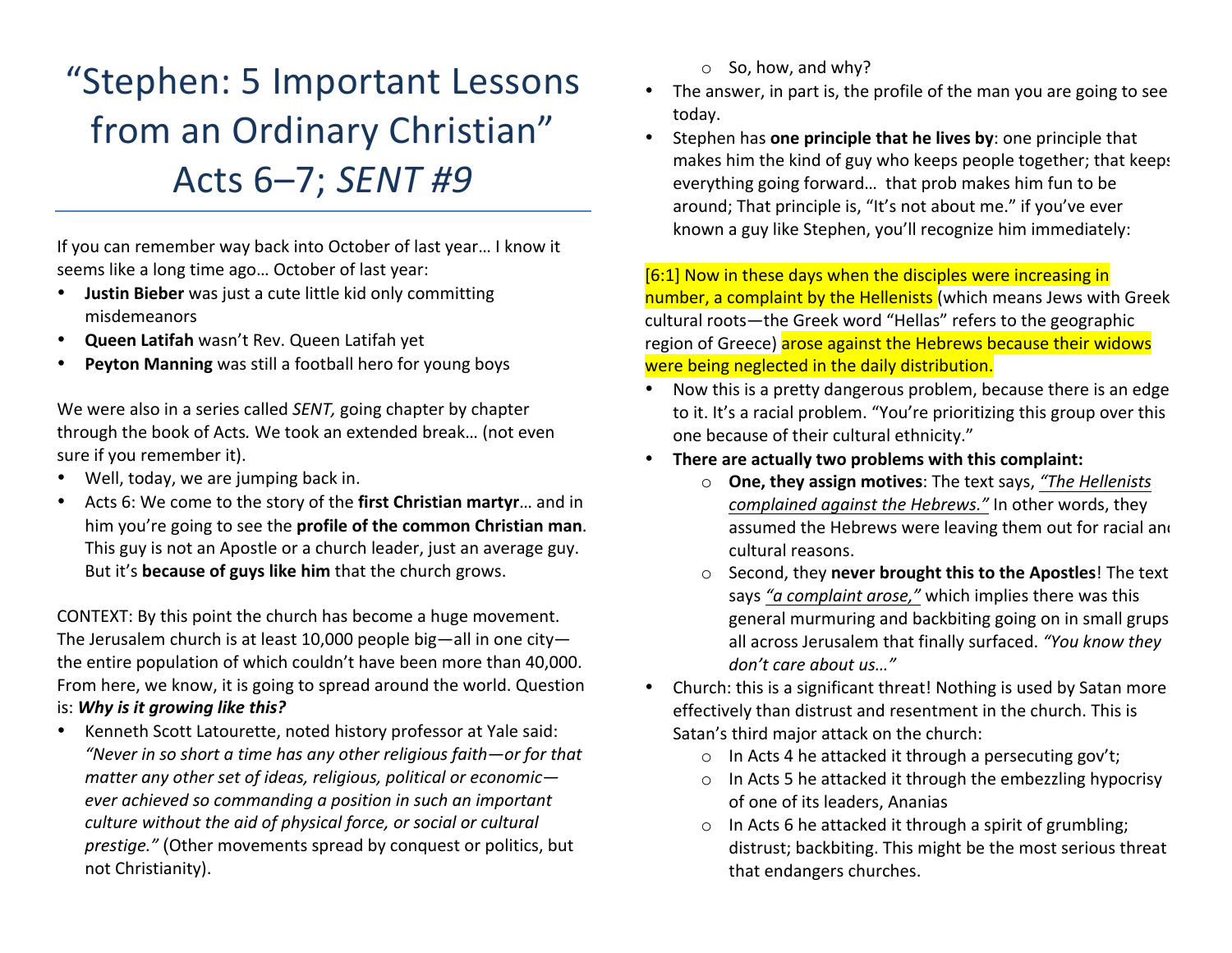**A** spirit of grumbling and complaining kills more churches than **persecution**—Man on an island. "Church splits"

- Do you understand that when you speak evil of your brothers and sisters, and especially when you judge their motives, you are being used by Satan?
- Two of my life rules—I teach our team, too: **1. Always give people the benefit of the doubt about their motives when you can.**

**2.** When you do have a problem, always go straight to the **source!** Do you know how much disharmony you would avoid if you operated that way?

So how did the church leadership respond? Defensively? "Oh, no you didn't... How dare you?"

[2] And the twelve summoned the full number of the disciples and said, "It is not right that we should give up preaching the word of God to serve tables. [3] Therefore, brothers, pick out from among you seven men of good repute, full of the Spirit and of wisdom, whom we will appoint to this duty. [4] But we will devote ourselves to prayer and to the ministry of the word." [5] And what they said pleased the whole gathering,

- Now, don't hear that as, "This is beneath us." In fact, the fact that **they had to call** on a team to do it when the load of widows got larger implies that the Apostles were already doing it for Jewish widows...
- The Apostles thought of themselves as servants—they were followers of man who had washed their feet—so for the first 6 chapters, they have been waiting on tables.
- But now they realize the load is too heavy, and would consume their time, and the greatest act of service they can provide the church is teaching the Word accurately, seeking God in prayer on behalf of the church, and training other people to do the same. They are not **graduating out of service**, just focusing on the most effective kind of service.

But that means someone has to do this other part of church ministry…

...and they chose Stephen, a man full of faith and of the Holy Spirit, and Philip, and Prochorus, and Nicanor, and Timon, and Parmenas, and Nicolaus, a proselyte of Antioch. (a bunch of other guys whose names are hard to pronounce. BTW: almost all Greek names which means they included the Hellenists in the leadership)  $\overline{6}$  These they set before the apostles, and they prayed and laid their hands on them.

[7] And the word of God continued to increase, and the number of the disciples multiplied greatly in Jerusalem, and a great many of the priests became obedient to the faith.

- (Here's a question: why the specific mention of priests? They weren't the only group that got saved... I have a speculation: In the OT, priests were in charge of taking care of the poor. Here, you have a whole group of people acting like priests, doing what priests did.
- **Priests had been antagonistic toward Jesus**—they had helped lead in his crucifixion—but their **hearts are changed now**... How? Through apologetic reasoning? No, through the church's service toward the poor.)

[8] And Stephen (one of those guys), full of grace and power, was doing great wonders and signs among the people. Evidently he's leading in a lot of the conversions.

Well, all these conversions cause an **uproar**, and so Stephen gets called before the other religious leaders—other priests—to answer for it. **He preaches a sermon** in response (Acts 7)—the **longest sermon** in the book of Acts—and in that sermon he makes 2 major points: 

**1.** Israel, you have always resisted the prophets that God sen to you.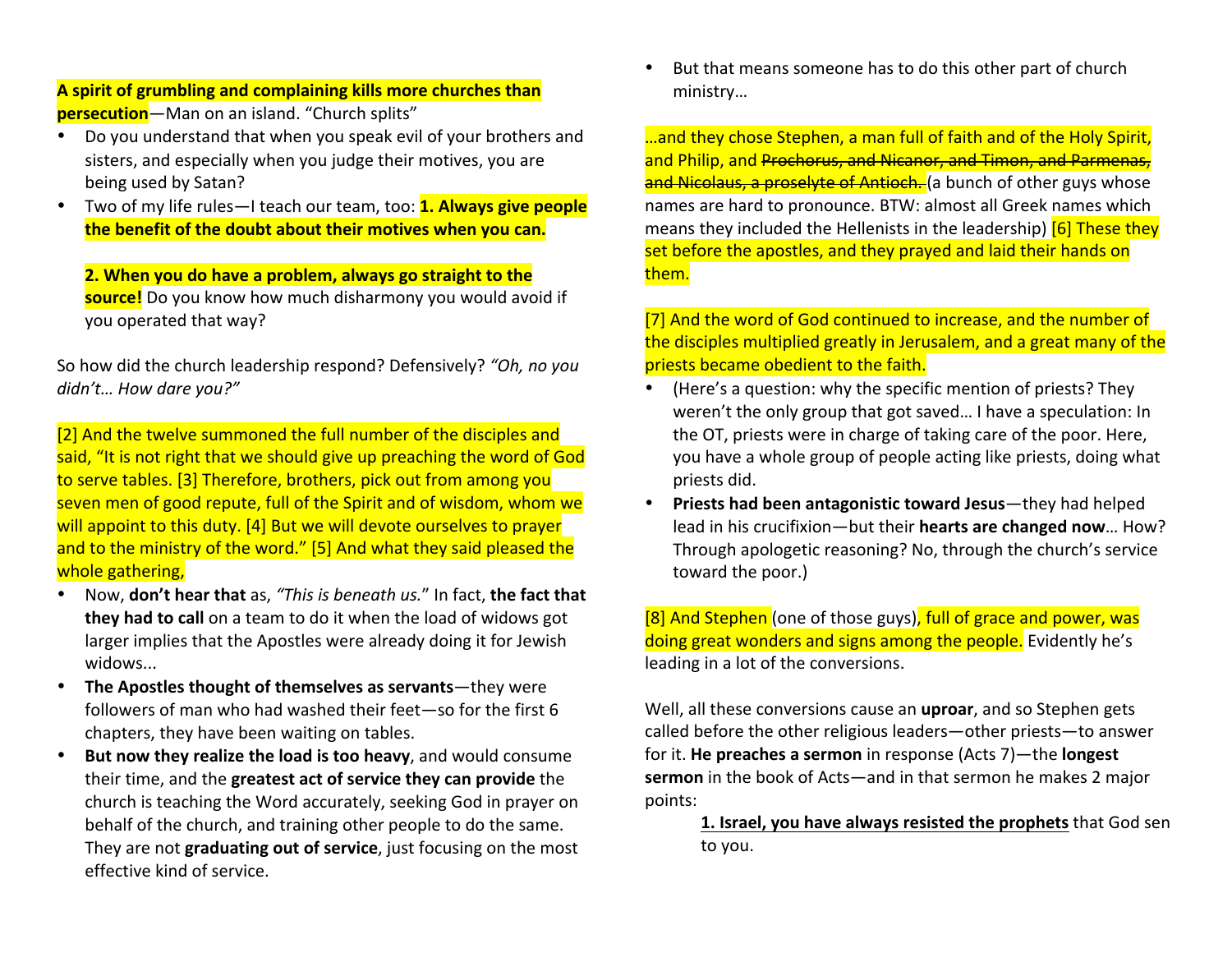**2. Your law can't save you** because A. you've never been able to keep it and B. it can't give you a new heart (which you really need). 

And then he ends it with this rousing word of encouragement:

[7:51] "You stiff-necked\* people, uncircumcised\* in heart and ears, you always resist the Holy Spirit. As your fathers did, so do you.  $[52]$  Which of the prophets did your fathers not persecute? And they killed those who announced beforehand the coming of the Righteous One, whom you have now betrayed and murdered, [53] you who received the law as delivered by angels and did not keep it." *You want* the truth? You can't handle the truth? (What is stiff-necked? Vulgar)

[54] Now when they heard these things they were enraged, and they gnashed their teeth at him. What is that like? (You get the image: majorly P'Oed.)

[55] But he, full of the Holy Spirit, gazed into heaven and saw the glory of God, and Jesus standing at the right hand of God. [56] And he said, "Behold, I see the heavens opened, and the Son of Man standing at the right hand of God."

- Here again we have this **theme of "priests"** emerge. You see, in Israel, only priests could enter the place of God's glory—and only once a year, through a special ceremony. Now Stephen says, "I am seeing heaven opened in front of me!" He's not a priest; he's not even an Apostle. Regular guy!
- The church has become a nation of priests! They take care of the poor and commune directly in the presence of God.

[57] But they cried out with a loud voice and stopped their ears and rushed together at him. Stop for a minute and think about this. They stopped their ears—and a "loud voice"? They are like children! [58] Then they cast him out of the city and stoned him. And the witnesses laid down their garments at the feet of a young man named Saul. (Strange little detail, yes? Watch our clothes. This is Saul is going to undergo his own conversion in a couple of chapters, and God is going to change his name to "Paul." And one of the biggest influences on him was watching this happen to Stephen.)

[59] And as they were stoning Stephen, he called out, "Lord Jesus, receive my spirit." [60] And falling to his knees he cried out with a loud voice, "Lord, do not hold this sin against them." And when he had said this, he fell asleep.

#### **5** Lessons We Learn from the life of Stephen:

## 1. The core of Christian commitment is service

- Stephen is introduced to us as a servant. His job was not glorious: he waited tables for widows. He obviously was a capable leader,  $\epsilon$ gifted theologian, and a good preacher. But he didn't say, "Well, I'm going to need something a little more in line with my gifts."
	- o No, he said, "It's not about me, and if this how I can serve the body of Christ, I'll gladly do it."
- And that service, though seemingly insignificant, had a huge effec on the church: not only did he help **preserve church unity**; his service led to the **conversion of some of the chief antagonists** in the community—the religious priests—and, would end up leading to the conversion of the church's chief prosecutor, Saul.
- Francis Schaeffer said, "The love of the church is the church's most effective apologetic."
- Our desire at this church: to be a place characterized by its service. And, if I could commend you for a moment, you really are.
	- o I hear **story after story** of how you care for one another:
		- **Family of 6:** lost their house in November... known by a family at one of our campuses... "I've got a place..." Moved in on Christmas day; all decorated
		- **E. Family over Christmas** whose house got burned down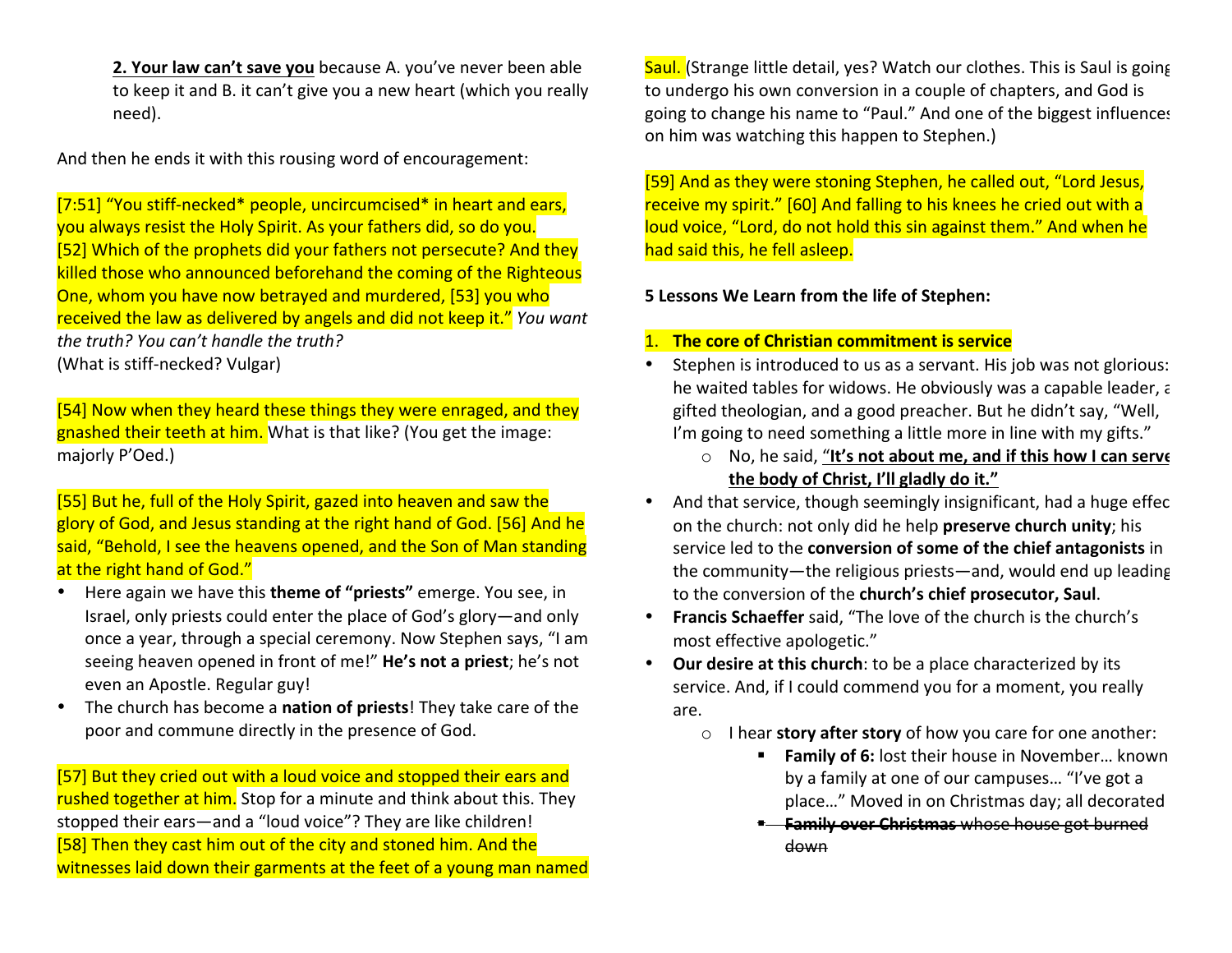- **EXECT:** Family here who was **working with a girl through our ministry to unwed mothers**—convince her not to have an abortion. Teenage girl gets kicked out the of the house... they take her in and are helping her learn to be a good mom.
- **E** lasked our **CAMPUS PASTORS**
- $\circ$  We also want people to feel that spirit of service the moment they step foot on our church campus
	- Barna study: **70% of new people decide** whether or not they'll come back to a church within the first **7** minutes of arriving on campus. "The sermon starts in the parking lot." BEFORE THEY HEAR ME...
	- We want everything to say, "You are important!"
	- (What 2 of our speakers said this weekend...)
- And we want it to overflow into the streets, just like it did here in Acts  $6...$ 
	- o The **Roman Emperor Julian**, one of the fiercest persecutors of early Christians (whom early church affectionately referred to as "Julian the apostate"), admitted in disgust that 'these infernal Galileans feed our *poor in addition to their own.*<sup>1</sup>
	- o
	- o **Historian Eberhard Arnold** notes, "Most astounding to the outside observer was the extent to which poverty was overcome in the vicinity of the communities... Christians spent more money in the streets than the followers of other religions spent in their temples."<sup>2</sup>
	- o Recently I met with a very well-known cultural leader in **the Triangle who is very antagonistic toward our church...** she accuses us of hating women and not caring about the poor... her single mother neighbor.
- **Everyone in this church should serve.** You say, "Well, how do you know where to serve?"
- $\circ$  Place of skill
- $\circ$  Place of passion
- $\circ$  Place of great need
	- Let me comment on that last one: sometimes you serve simply because there is a need. I'm not sure "waiting tables for widows" was a passion or skill for Stephen...
	- **E** I say that because while we have a lot of you who **do serve**, we have others who won't do a lot of things in the church because it is beneath them or inconvenient. "Well, I don't think my talents and *teaching ability and general awesomeness are properly appreciated here... serving in the parking lot or helping take care of kids is pretty below my talent level."*
	- **E** Well, waiting tables probably felt below Stephen. But he did it, because it needed to be done.
	- **I** I can assure you that washing feet was below **Jesus**—he didn't do it because he had a unique skil in foot washing, or a special passion for it ("I never feel so alive as when I'm washing feet!") but he did it because he wanted to serve.
	- **EXECT:** You should make room in your life, particularly here in the church, to do things you don't necessarily thrill to do, so that you maintain the role of "servant."
	- **E** Guys with Ph.D.'s in our parking lot
	- **EXECUTE: CAMPUS PASTORS: SIGN UP TO SERVE**

## And that applies to me, too:

- What I do up here is **supposed to be an act of service**, not selfexaltation.
	- $\circ$  As I pointed out, the Apostles were servants before they were leaders (they had been waiting tables in chapters  $1-$ 6). So when they quit waiting tables it wasn't because

 <sup>1</sup> From The Early Christians: In Their Own Words, Eberhard Arnold, p. 14.  $<sup>2</sup>$  Ibid., 16.</sup>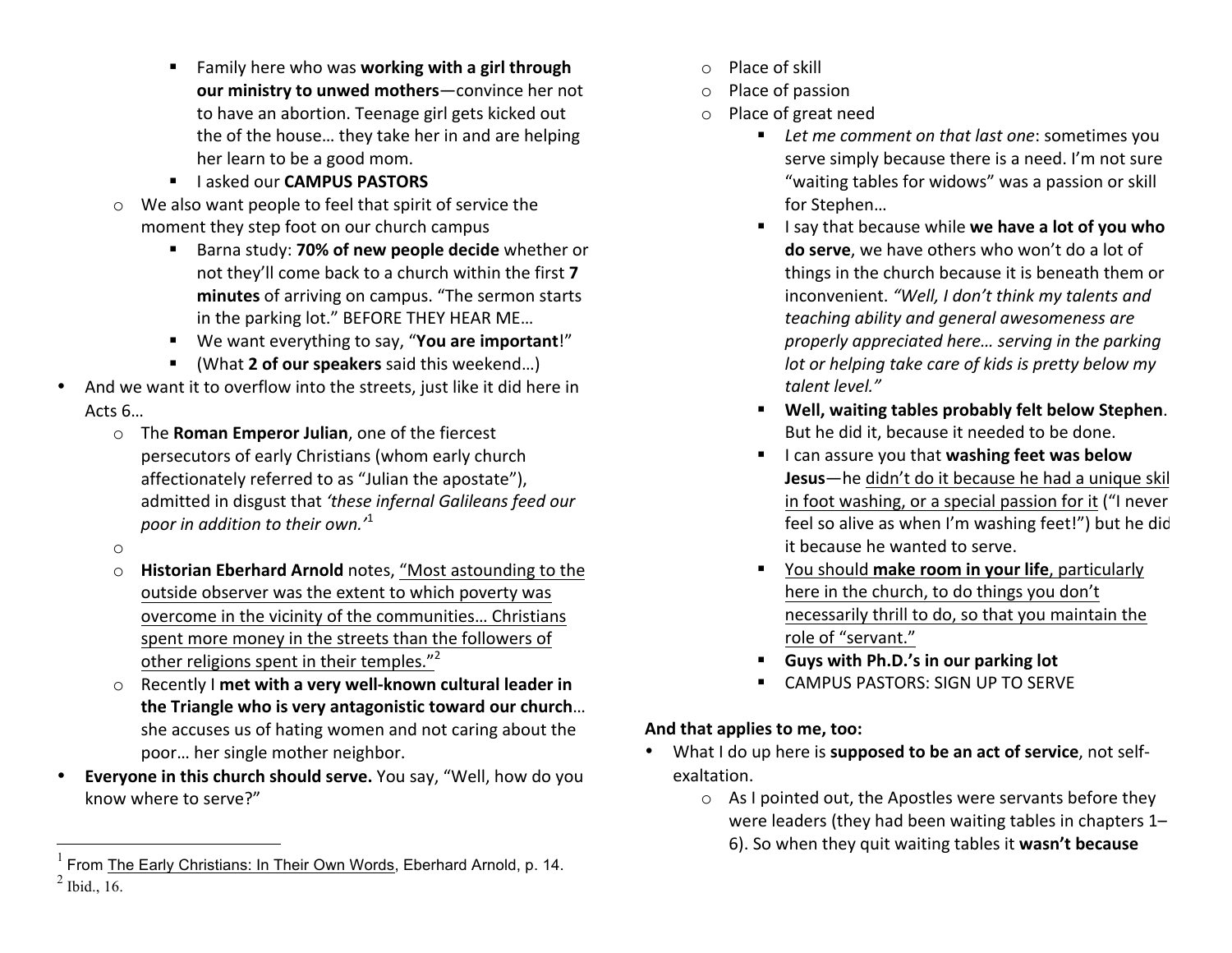**they were too important to serve**; they simply found a place in greater need of their service.

- One of the things I pray is that I will always think about my **preaching** that way. It seems like a lot of pastors lose sight of the fact that they are supposed to be serving their congregation, washing their feet with the word—not exalting themselves. I feel like you can tell that in their preaching.
- You can pray for me in that, because I deal with that, too.

But that leads me to #2:

## 2. Nothing is more important than the Word of God

- **For the Apostles to have filled up their schedules**, even with something good like taking care of widows would have been a disservice to the church, because the church's greatest need is the Word of God.
	- o Like an **EMT** who does the dishes or sweeps in the wake of an accident.
	- One of the **things I appreciate about this church**... (How it lets me set my schedule.)
- In chapter 7 Stephen is going to preach the longest recorded **sermon in Acts**. Where did he get all that knowledge about the *Word?* From hearing the Apostles teach it.
- Stephen prioritized it by freeing them up to do it... but he also prioritized it by learning?
- Here's my question for you: **Have you devoted yourself to the** word? Would you be ready to preach that kind of sermon?
- It's not enough for me to prioritize teaching it, you have to **prioritize learning it**
- Because, like Stephen, **you are going to be called upon to give an answer in places** where I am not going to be present, and you have to be faithful enough to have your mind and heart readyfilled with Scripture.
- o The **Holy Spirit can bring things to your memory**, but only things you have already committed to memory. He can't fire bullets you haven't stocked in your arsenal.
- o Spurgeon: converted through a layman. 'Hey you, preach!' Would you be ready to convert Spurgeon?
- 3. God does his greatest work through "ordinary" people
- Stephen preaches the **longest sermon in the book of Acts** with the most powerful effect: the conversion of Saul.
- Why? What is the Holy Spirit trying to show us through this? Ordinary people filled with the Spirit can do everything an Apostle can do.
- **John 16:7:** Jesus actually told his disciples it would be better if he went away because only then could the Spirit come.
	- Think about the absurdity of that statement, on the surface. How awesome would it be to have Jesus on your ministry *team?*
		- $\circ$  You're throwing a church fellowship and you run out o **Chex Mix:** BAM. Jesus multiplies the remaining crumbs so you have enough for each guest plus 12 more bowls.
		- o **Headache: BAM**
		- **Difficult question** about the Bible? BAM
		- o **Your dog gets run over.** BAM. He resurrects your dog back to life. Your cat gets run over; Jesus helps you bury it.
	- OK, so maybe that's not exactly what it would be like. But it would be great to have Jesus here. New campus: Jesus has volunteered to be campus pastor.
		- o **Raudel:** *may happen.*
	- Yet Jesus said the power of the Holy Spirit at work in ordinary believers would be greater than the presence of Jesus beside us—and you see that in Stephen.
		- o **How we've built our churches turns this on its head.** We built them as a group of people who come admire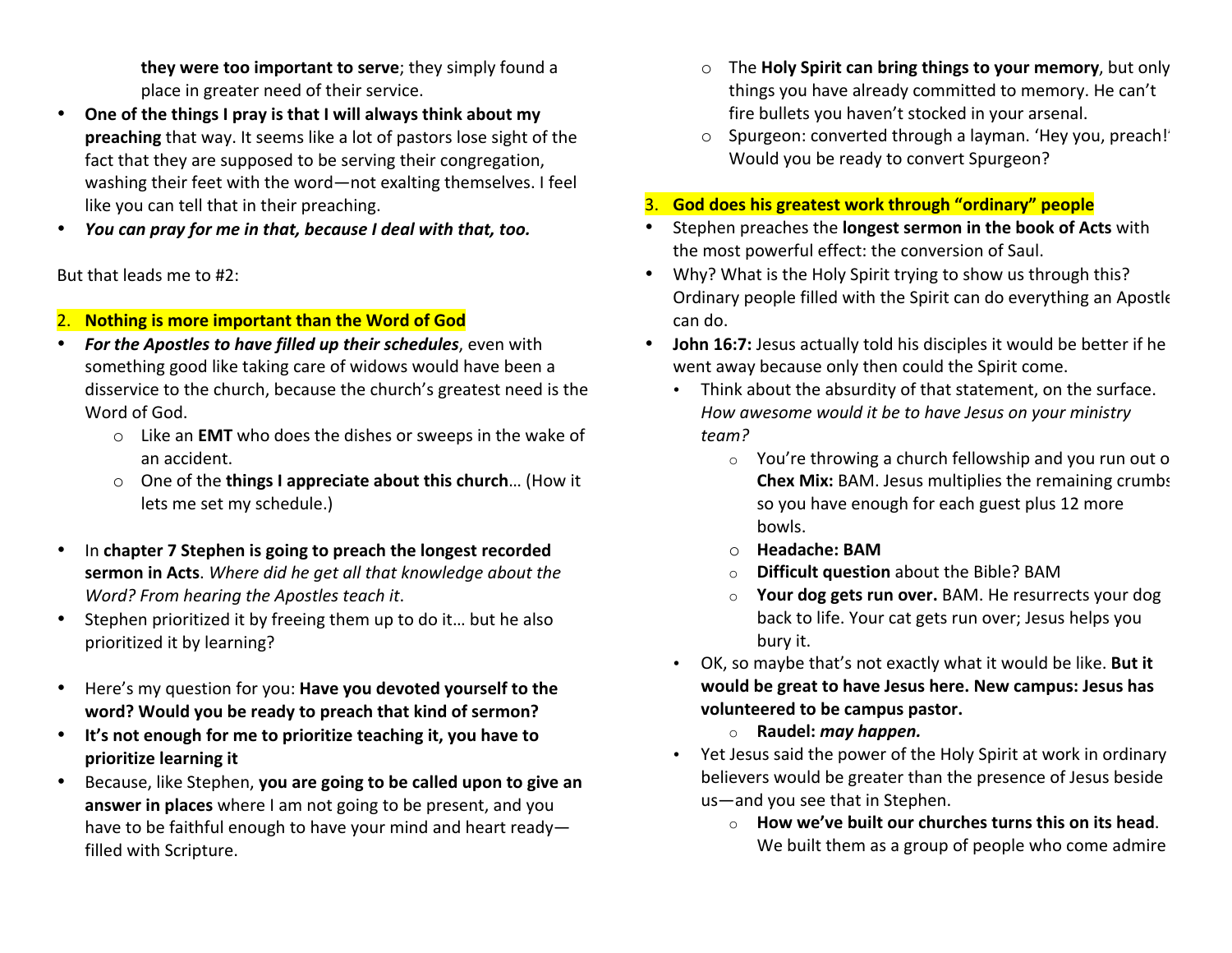one leader... And I think that might be keeping us from tapping into the real potential in the church.

The **greatest miracles** were supposed to happen through you-like they did Stephen. The Saul's of our community probably won't be converted by coming to hear me preachat least at first, but by you.

#### 4. Christians are a befuddling contradiction to the world

- (We don't use the word 'befuddling' enough; I'm bringing it back)
- Stephen's life is a **contradiction** to everyone:
	- o He is **so kind and gracious** and servant-like that he wins the hearts of antagonistic priests. Yet his rebuke is so **stinging** it makes another group of religious leaders want to murder him.
	- o Stephen looks at people and says "you are **stiff-necked**; **uncircumcised** in heart; but then, as they are stoning him, he says, "God, don't charge them with this sin. They don't *know what they are doing!"*
- Stephen is speaking with grace and truth (the Christian formula). And the world MOST hates you when you speak with both. Truth without grace is fundamentalism and easy to write off; grace without truth is sentimentality with no power.
- If you speak with grace and truth, the world will hate you, no matter how much grace you have.
	- o **Dr. Mohler** challenged us on this last week: **Are we looking for the world's affirmation?** If you are going to follow Jesus, you are not going to get it. They are going to **call you arrogant and hateful** and bigoted. (And you should always examine your heart to see if you are those things.)
	- o But **you are also going to love them** and return good for evil and serve them and refuse to be bitter at them and ask God for their forgiveness. And **some of them, like Saul,** will see the sweetness of your testimony and how you respond to persecution and will be converted... but the rest will keep pelting you with stones.

**When I was in college...** always be sweet. Never adopt the spirit of Satan to do the work of Christ.

## **5.** Sometimes God's will for us is martyrdom

- Stephen did everything *right* and he ended up dead. What happened? Why didn't God bless him and reward him grow his ministry and multiply his days?
- I don't know. But it says this: (vs. 58) "they laid their coats at the *feet of a young man named Saul."* (I get chills thinking about this.)
	- Saul was watching, and as every stone smashed into Stephen's face, as his body was **mangled into a bloody heap**, Saul heard Stephen's pleas with God to forgive his persecutors, and he saw the glory of God reflected on Stephen's face, and something happened in Saul's heart he never got over.
	- Stephen's blood going into the ground was the seed of the *Apostle Paul's faith.*
- Stephen's **most effective contribution** to the kingdom of God came through his martyrdom; Paul was not converted by seeing Stephen delivered; he was converted by seeing Stephen full of the *Holy Spirit testify to Jesus' glory in the midst of pain.* 
	- Do you understand that the sermons you preach through you pain are louder than the ones you preach through your blessings?
	- **(RH dad)**
	- **Raudel's dad; Stephen: It's not about me!** It's not about me *living or prospering. My life is about one thing, pointing people to Jesus—*

## **<u>• (This is going to happen as we go... (ASCC SITUATION: PEOPLE</u> WILL DIE!")**

From start to finish Stephen's life screams that: "It's not about me."

• It's not about my self-actualization or getting the respect *I deserve.* It's about serving, waiting tables, if that's the need.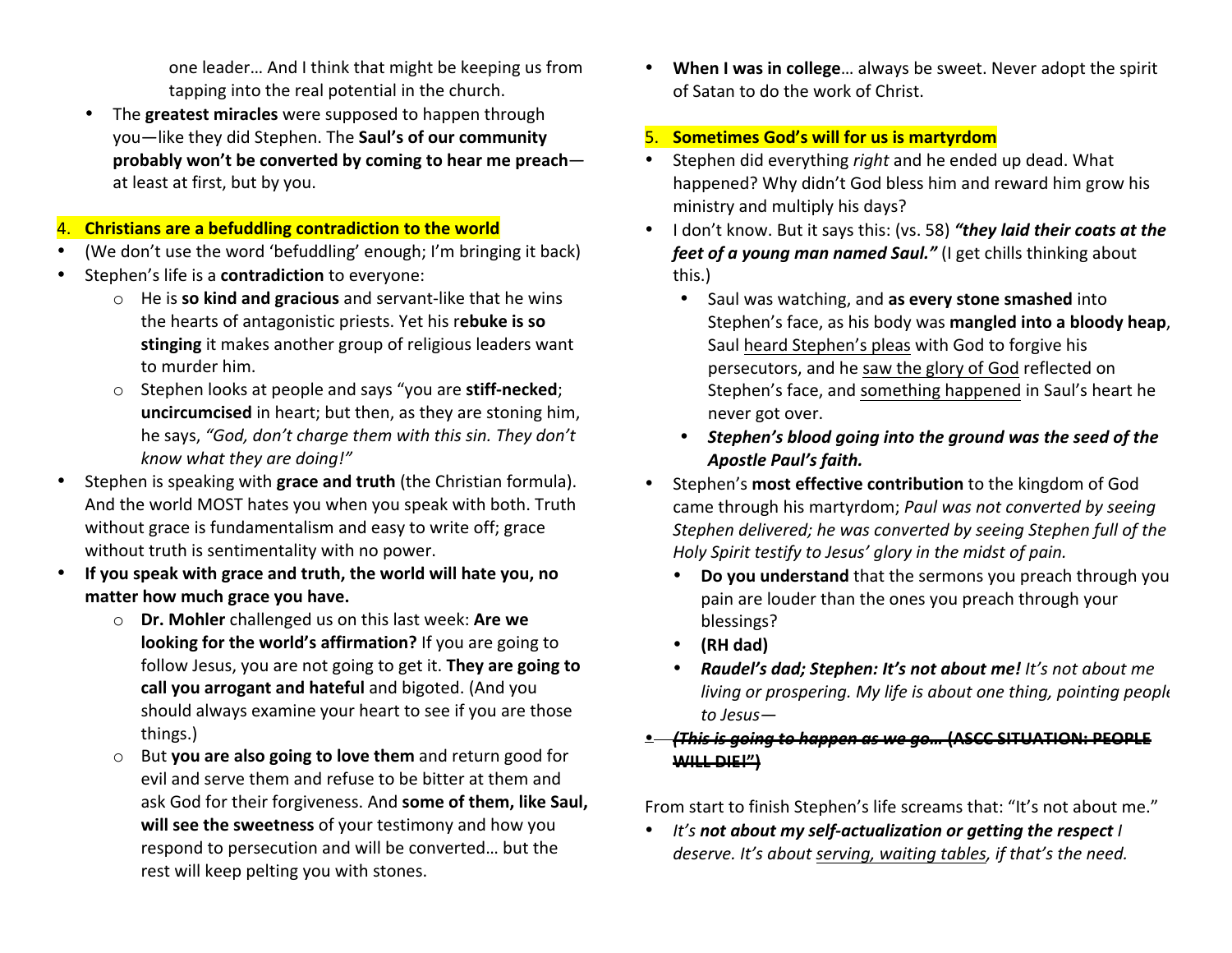• It's not about me obtaining blessing and walking in prosperity, but about directing people's attention toward Jesus.

## **What's it "all about" for you?**

- You? (you're probably easily offended in the church; angry at God you're not more recognized; angry at God you're not blessed; limits to your obedience—never go really to sacrifice)
- **•** Your family? (Christian people: God is a convenient way to keep family together; when God calls your child to the mission field, you object and refuse…)

## *Where did Stephen get this kind of courage and selflessness?*

- When he looked up into heaven, what did he see?
	- He saw Jesus stretching out nail-pierced hands to receive him.
	- Jesus, the Lord of the Universe, who had given up his life for Stephen.
	- He had washed the feet of sinners (Stephen's feet, so of course Stephen would do it for others)
	- And then Stephen prayed, "Father, forgive them..." Where have we heard that?
	- Stephen is becoming to others what Jesus had been to him.
	- Those who believe the gospel and behold the gospel become like the gospel.
- And he includes an odd little detail in his vision: he said, "I see Jesus *standing*." Every other place in the New Testament that talks about Jesus at the throne of God talks about him sitting... But here, he's standing.
- In affirmation.
	- All the religious leaders are calling Stephen a heretic; but Jesus, the Prince of theology, stands up at God's throne and says, "He's mine! They call him a heretic and a fool; but Father, I say he is mine."
	- **Earth was condemning him**; but heaven was commending him.
	- **Earth rejecting**; heaven receiving
- And though it looked like his life was in the hands of the *devil, he was actually in the hands of God, who was overruling all* of this for good. **Jesus** was in charge of it all.
- **Stephen didn't know it**, but watching him die was the one when would become the greatest evangelist the world would ever *know and God was using his death to bring this young man to faith.*
- \* You who are suffering, or in places difficult to obev, you need to see Jesus' in the same place.
	- To see that he is in control!
		- Just like he used the overturned the evil plans of Joseph's brothers for good,
		- just like he took Stephen's martyrdom and used it to produce the greatest Christian missionary, Paul...
		- He's using your suffering for the same thing!
- *You need to see him standing in love and victory at the right hand of God.*
- Behold him there the risen Lamb, my perfect spotless righteousness, the great unchangeable I am, the king of glory and of grace, one with himself I cannot die, my soul is purchased by his blood; my life is hid with Christ on high, with Christ my Savior and my God...
- The degree to which you understand Jesus' love and victory is the degree to which you will be able to endure suffering well.

## **(MUSIC)**

One more thing: The name "Stephen" means "crown" in Greek. In Greece, crowns were given to those who overcame.

- Don't miss this: Stephen overcame the world not by **experiencing what** we would typically call "blessing," but by dying faithful to Jesus with his eyes fixed upon the risen Christ. ...
	- o **And God used his death for more** than he'd ever dreamed, for from his death came the greatest evangelist who would ever live.